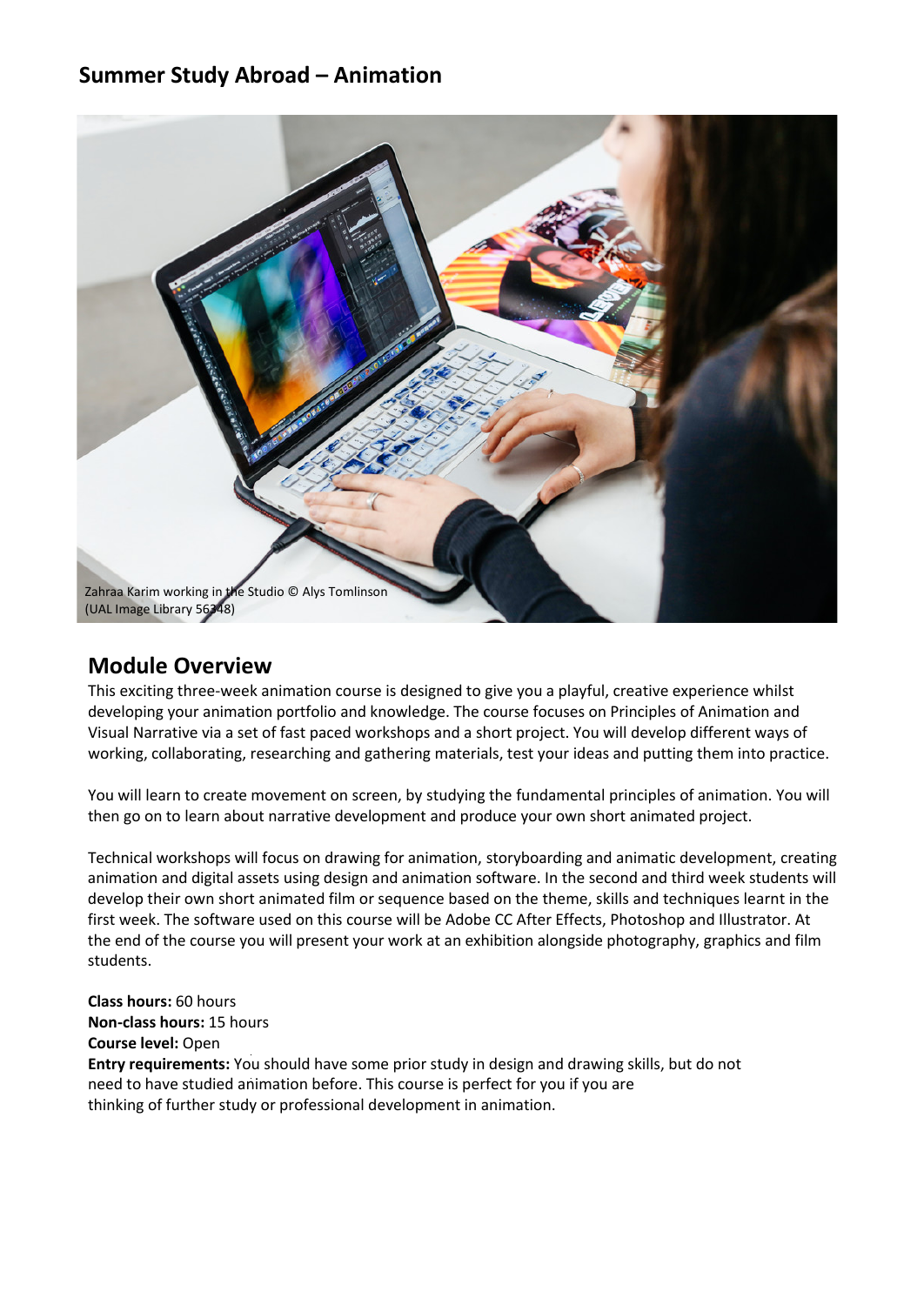### **Aims**

- Develop your ideas through observation, research and sketching
- Develop storyboarding, animatics and 2D animation skills appropriate to your project
- Plan and create a short animated sequence
- Present and discuss your project

# **Learning Outcomes**

- An ability to research ideas that can be developed into animated designs (Research, Subject Knowledge)
- An ability to communicate ideas and concepts through storyboards and 2D animation (Communication

and Presentation)

• A knowledge of storyboarding, animatics and 2D animation software (Technical competence)

# **Requirements for Assessment**

- Sketchbook and drawings
- Presentation of ideas
- Project storyboards
- Short animated sequence

# **Materials Required**

Please bring with you:

- Drawing tools (pencils, pencil sharpener, eraser, ruler)
- Sketchbook, A4 or A3 size
- USB memory stick, external hard disk or cloud-based storage space (e.g. Dropbox, Google Drive) to save

your finished projects and working files

 Animate CC, and graphic tablets and pens (e.g. Wacom Intuos, Intuos Pro, Cintiq or similar); if you bring your Please note: in the course we will use College computers with Adobe CC Photoshop, Illustrator, After Effects, own laptop or tablet please make sure you have Adobe CC installed.

 want to wait for the induction session before buying this. Please check https://tfl.gov.uk/ for transport You should also have a Transport for London Oystercard or travel card for getting around London. You may information and fares.